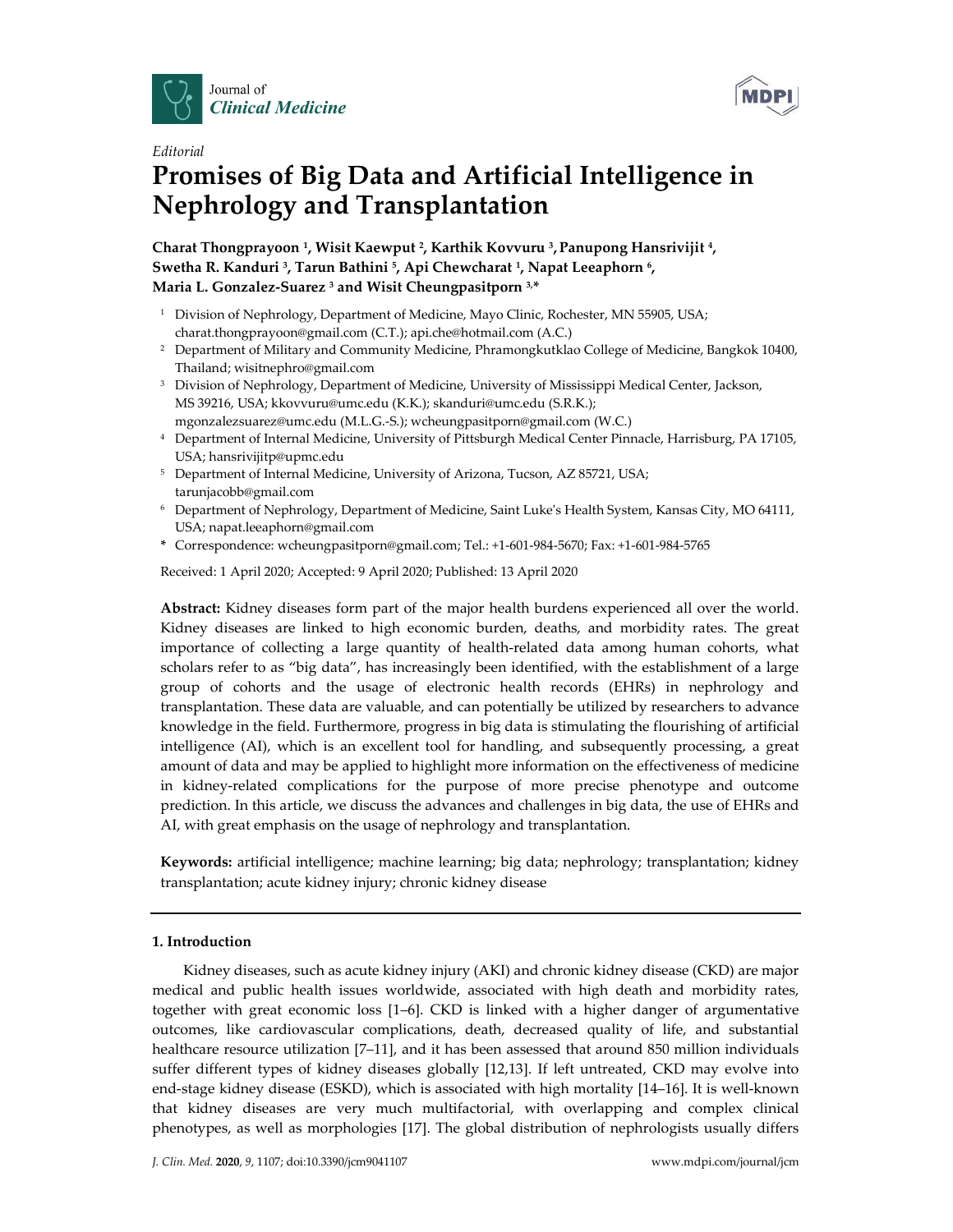from one country to another, with bigger differences in its overall capacity [18]. Various nations across the world have established surveillance systems for kidney-related infections. Despite such attempts, the literature highlights that surveillance systems within third world countries are still not very strong [19]. In certain areas of some countries, basic records offices for transplantation and dialysis, as well as expert pathologists, are not even available [18,20]. Given how major gaps are always found in the main workforce in nephrology, the current eminence of kidney health management and research evidence in nephrology needs to be strengthened globally [21].

Traditionally, the randomized controlled trial (RCT) has always been used as the point of reference for offering evidence-based treatment. The numerical formulae applied in analyzing randomized control data have equally offered essential insights from numerous observational data. In the past few years, great emphasis has been placed on the pragmatic RCT, an essential component of real global research, which is applied when evaluating the great interventions within the actual clinical setting based on a great amount of samples so as to stimulate their individual practical value. A great amount of differences have been reported within nephrology, as well as some other relevant specialties. For instance, the literature indicates that nephrology trials were very limited in number and possessed minimally optimal features of high-quality designs [22]. Despite the fact that the already existing studies, as well as implemented works, have made major additions to a highly reliable prognostication, as well as an extensive understanding of the general histologic pathology, there is still a great amount of work which needs to be undertaken, as well as specific problems to be solved. The general capacity for undertaking cohort studies that involve a large sample size or Rapid Control trial is very much present across various parts of the globe, and has thereby resulted in the absence of research evidence within nephrology. In addition, limited activity in kidney research has impacted the evidence base for the treatment of kidney diseases, resulting in a lack of useful surrogate end-points for progression from the early stages of kidney disease-hindered trials [14,15]. On the same note, a great amount of cohort data could also be applied in generating relevant hypotheses and provide major insights into the etiology, pathogenesis, and prognosis of kidney diseases [23,24].

Those needs that are classified as unmet require provision of some ample spaces for the purpose of imagination in relation to leveraging the strength associated with big data, as well as relevant artificial intelligence (AI) to improve the overall status of patients with kidney diseases [25]. In this article, we discuss the big data concepts in nephrology, describe the potential use of AI in nephrology and transplantation, and also encourage researchers and clinicians to submit their invaluable research, including original clinical research studies [26–30], database studies from registries [31–33], meta-analyses [34–44], and artificial intelligence research [25,45–48] in nephrology and transplantation.

#### **2. Big Data in Nephrology and Transplantation: Registries and Administrative Claims**

Table 1 demonstrates known and commonly used databases that have provided big data in nephrology and transplantation [49–51]. For example, the United States Renal Data System (USRDS) is recognized as a state reconnaissance system that has the responsibility of collecting, analyzing, and subsequently distributing information regarding CKD and ESKD, all based on numerous big datasets. By delivering the yearly data report, the USRDS continuously tracks both the epidemiologic and economic burden linked to kidney diseases [52]. An important database in transplantation in the United States is the United Network for Organ Sharing (UNOS). The Organ Procurement and Transplantation Network (OPTN) data are linked by UNOS to the Social Security Death Master File for the purpose of augmenting ascertainment of different groups of candidates, as well as relevant deaths. The final data are attainable by different groups of researchers, and have always been applied in various studies regarding transplantation [50]. In addition to these databases in the United States, other countries worldwide also have big data within nephrology for researchers, such as the National Kidney Disease Surveillance Program in Ireland [53], the surveillance project on CKD management in Canada [54], and the China Kidney Disease Network (CK-NET), a comprehensive CKD surveillance system for China [55].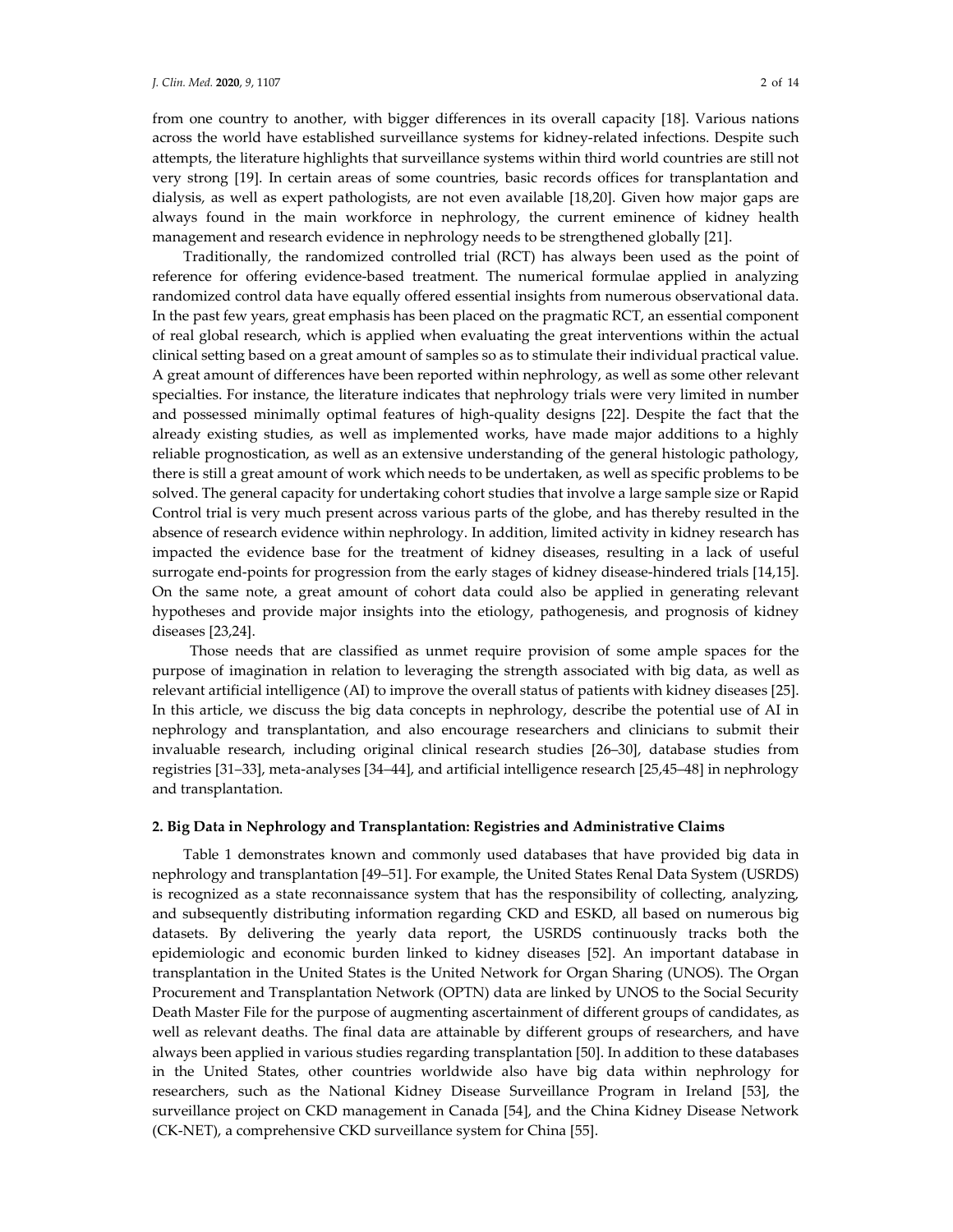es/gwas-overview) Nephro Seq

Numerous networks of international collaboration, like the International Network of CKD cohorts [56], the Therapeutic Evaluation of Steroids in IgA Nephropathy Global study [57], and the Chronic Kidney Disease Prognosis Consortium [58] have grown immensely within the last few years. There are possible advantages of introducing a traditional data element that are linked to kidney infections, like escalating the overall power of the groups which are under-represented [59]. There is, however, great need to address numerous challenges, like standardization of data, identification of the patient, plus some other additional infrastructure-related challenges. Additionally, the cadre of genomics is developing at a very rapid rate towards realizing an analysis of single cells, and subsequent great advances within metabolomics and proteomics have been developed within the past few years. A great amount of progress has equally been realized within technological developments within the areas of large-scale molecular data generation in various databases that are gene-based (Table 1). The most recent advancements in technology have made it possible for us to produce larger amounts of data, more specifically regarding the omics data. Further development of somehow less expensive genotype arrays and the subsequent presence of samples within biobanks made it possible to undertake genome-wide association studies among numerous groups of patients, offering highly essential insights into the great risk factors and the pathogenesis of multiple kidney diseases [60–63].

|  |  | Table 1. Nephrology and transplant databases and organizations. |
|--|--|-----------------------------------------------------------------|
|--|--|-----------------------------------------------------------------|

|                              | <b>Renal and Transplant Databases</b>                          |           | Organizations                                  |
|------------------------------|----------------------------------------------------------------|-----------|------------------------------------------------|
|                              | United States Renal Data System (USRDS)                        | $\bullet$ | <b>ESRD Networks</b>                           |
|                              | (https://www.usrds.org)                                        |           | (https://esrdnetworks.org)                     |
|                              | Organ Procurement and Transplantation Network (OPTN)(          |           | American Society of Nephrology (ASN)           |
|                              | https://optn.transplant.hrsa.gov)                              |           | (https://www.asn-online.org)                   |
|                              | United Network for Organ Sharing (UNOS)                        | $\bullet$ | National Kidney Foundation (NKF)               |
|                              | (https://unos.org)                                             |           | (https://www.kidney.org)                       |
|                              | Scientific Registry of Transplant Recipients (SRTR)            |           | International Society of Nephrology (ISN)      |
|                              | (https://www.srtr.org)                                         |           | (https://www.theisn.org)                       |
|                              | National Health and Nutrition Examination Survey Database      | $\bullet$ | American Transplant Congress (ATC)             |
|                              | (NHANES)                                                       |           | (https://atcmeeting.org)                       |
|                              | (https://www.cdc.gov/nchs/nhanes/index.htm)                    | $\bullet$ | Renal Physician Association (RPA)              |
|                              | Chronic kidney disease database (CKDd)                         |           | (https://www.renalmd.org)                      |
|                              | (http://www.padb.org/ckddb/)                                   |           | International Society of Peritoneal Dialysis   |
|                              | National Death Index (NDI)                                     |           | (ISPD) (https://ispd.org)                      |
|                              | (https://www.cdc.gov/nchs/ndi/index.htm)                       | $\bullet$ | National Renal Administrators Association      |
|                              | Nephrotic Syndrome Study Network (NEPTUNE)                     |           | (NRAA) (https://www.nraa.org/home)             |
|                              | (https://nephcure.org/2015/12/nephrotic-syndrome-study-netw    | $\bullet$ | Kidney and Urology Foundation of America       |
|                              | ork-neptune/)                                                  |           | (http://www.kidneyurology.org)                 |
|                              | National Inpatient sample (NIS)                                | $\bullet$ | American Kidney Fund                           |
|                              | (https://www.hcup-us.ahrq.gov/news/exhibit_booth/nis_broch     |           | (https://www.kidneyfund.org/about-us/)         |
|                              | ure.jsp)                                                       | $\bullet$ | American Society of Artificial Internal Organs |
|                              | Polycystic Kidney Disease Consortium Data Base (PKD)           |           | (https://asaio.org/about/)                     |
|                              | (https://pkdcure.org/research-medical-professionals/pkdoc/)    | $\bullet$ | Organ Procurement Organization (OPO)           |
|                              | Kidney Early Evaluation Program Data base (KEEP)               |           | (https://unos.org/transplant/opos-increasing-  |
|                              | (https://www.kidney.org/news/keep)                             |           | organ-donation)                                |
|                              | Diabetes mellitus Treatment for Renal Insufficiency Consortium | $\bullet$ | Acute Dialysis Quality Initiative (ADQI)       |
|                              | Database (DIAMETRIC)                                           |           | (http://www.adqi.net/)                         |
|                              | (https://www.diametric.nl/diametric-database/)                 | $\bullet$ | National Institute of Health (NIH)             |
|                              | Center for Medicare And Medicaid Services (CMS)                |           | (https://www.nih.gov)                          |
|                              | (https://www.cms.gov)                                          |           | National Institute of Diabetes and Digestive   |
|                              | Jackson Heart Study (JHS)                                      |           | and Kidney Diseases                            |
|                              | (https://www.jacksonheartstudy.org)                            |           | (https://www.niddk.nih.gov)                    |
| <b>Gene Based Databases:</b> |                                                                |           | National Center for Health Statistics (NCHS)   |
|                              |                                                                |           | (https://www.cdc.gov/nchs/about/index.htm)     |
|                              | CKD- Gen Consortium Database                                   |           |                                                |
|                              | (https://ckdgen.imbi.uni-freiburg.de)                          |           |                                                |
|                              | Genome Wide Association Studies (GWAS)                         |           |                                                |
|                              | (https://dceg.cancer.gov/research/how-we-study/genomic-studi   |           |                                                |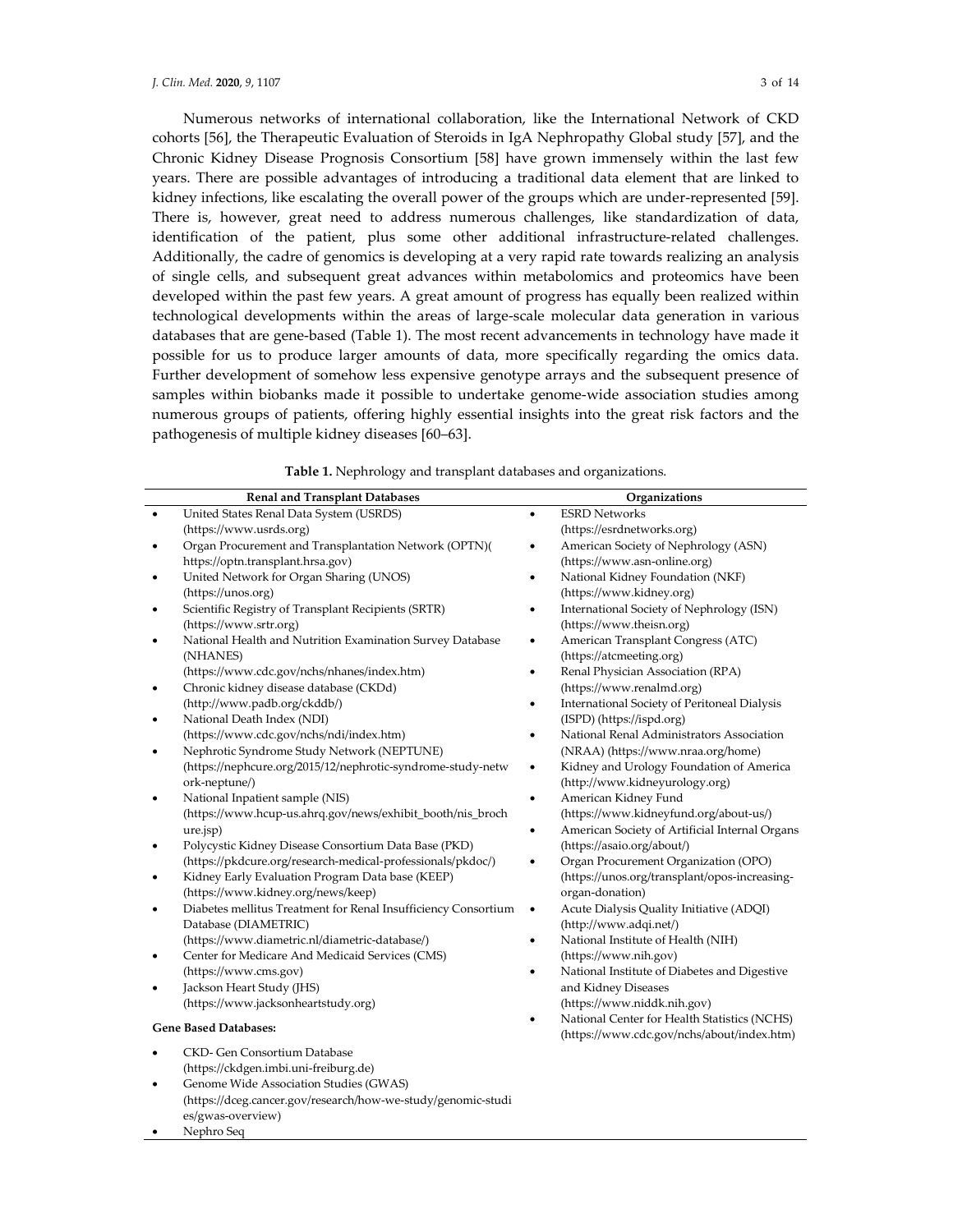| (https://www.nephroseq.org/resource/login.html) |  |  |  |  |
|-------------------------------------------------|--|--|--|--|
|-------------------------------------------------|--|--|--|--|

- Renal gene Expression Database
- (http://rged.wall-eva.net)
- Humana Kidney and Urine Proteome Project (HKUPP) (http://www.hkupp.org)
- Urine protein Biomarker Database (http:// 122.70.220.102/biomarker)
- Urinary Peptidomics and Peak- maps
- (http://www.padb.org/updb/)
- Kidney and Urinary Pathway Knowledge Database (KUPKB)
- (http://www.kupkb.org)

Within nephrology, numerous consortia-collecting biopsy biobanks of kidney tissue have been started to undertake such forms of collaborative study. Several initiatives that are aimed at extensive characterization of the relevant kidney biopsies for various groups of kidney diseases subtypes have subsequently been launched, comprising of the NEPTUNE (Nephrotic Syndrome STudy Network), ERCB (European Renal cDNA Bank), EURenOmics, C-PROBE (Clinical Phenotyping and Resource Biobank), PKU-IgAN, and more recently, TRIDENT (for diabetic nephropathy), CureGN (for glomerulopathies), and the NIDDK (National Institute of Diabetes and Digestive and Kidney Diseases) Kidney Precision Medicine Project (KPMP) [64].

Big data within the medicine field might offer the opportunity to envision patients suffering from kidney diseases in a more holistic manner, using numerous lenses, each of which adequately presents the great opportunity of studying various scientific queries. Such data within the big databases might subsequently comprise of the general administrative health-related data, biometric data, biomarker data, as well as imaging, and might subsequently come from various sources, comprising of electronic health records, biobanks, reports in the internet, and various clinical registries [65]. These data from the large databases are collected and updated overtime. These data are valuable and can be used by researchers to answer numerous research questions and advance knowledge in nephrology and transplantation [66–68].

#### **3. Using Electronic Health Record Data in Nephrology**

Two major events have been reported within the last 10 years that seem to have changed the whole situation. To begin with is making it possible to digitalize all relevant medical information—more specifically, the initiation of EHRs that have the medical histories of the patients—and facilitate the processing of medical information using computers. This helps to make information-processing become automated by the use of given specialized software. EHRs have been greatly utilized with major regularity, clinical informatics strategies have subsequently been refined, and subsequently, the EHR field enabled [69,70].

The wide application of EHRs, when put together with the relevant novel of big data, tends to create some forms of unique opportunities for the purpose of nephrology research, as well as improvement in care for individual patients who might be suffering from kidney complications and transplantation. The data which is there within the EHR is considered big insofar as its volume is concerned. Such interventions have resulted in a new era of big data which has subsequently fueled precision medicine. These types of approach have already indicated an improved level of diagnosis, risk assessment, as well as treatment and management of numerous health conditions. With medicine getting digitalized, a great amount of data has since been developed from all aspects of health care, comprising the laboratory tests, EHR, together with medical imaging.

For instance, in the instance of electronic AKI, the automated diagnostic strategy tends to create a great opportunity to initiate predictive strategies, optimize the relevant AKI alerts, and subsequently trace AKI events across various institutions, as well as administrative datasets. The growth in the adoption of EHR and subsequent maturation of the relevant clinical informatics techniques might provide some sort of unique opportunity to advance the general predictive capabilities. Immediately, AKI has been properly diagnosed within real time, and several EHR-enabled interventions have become so viable. One of such great prospects is actually the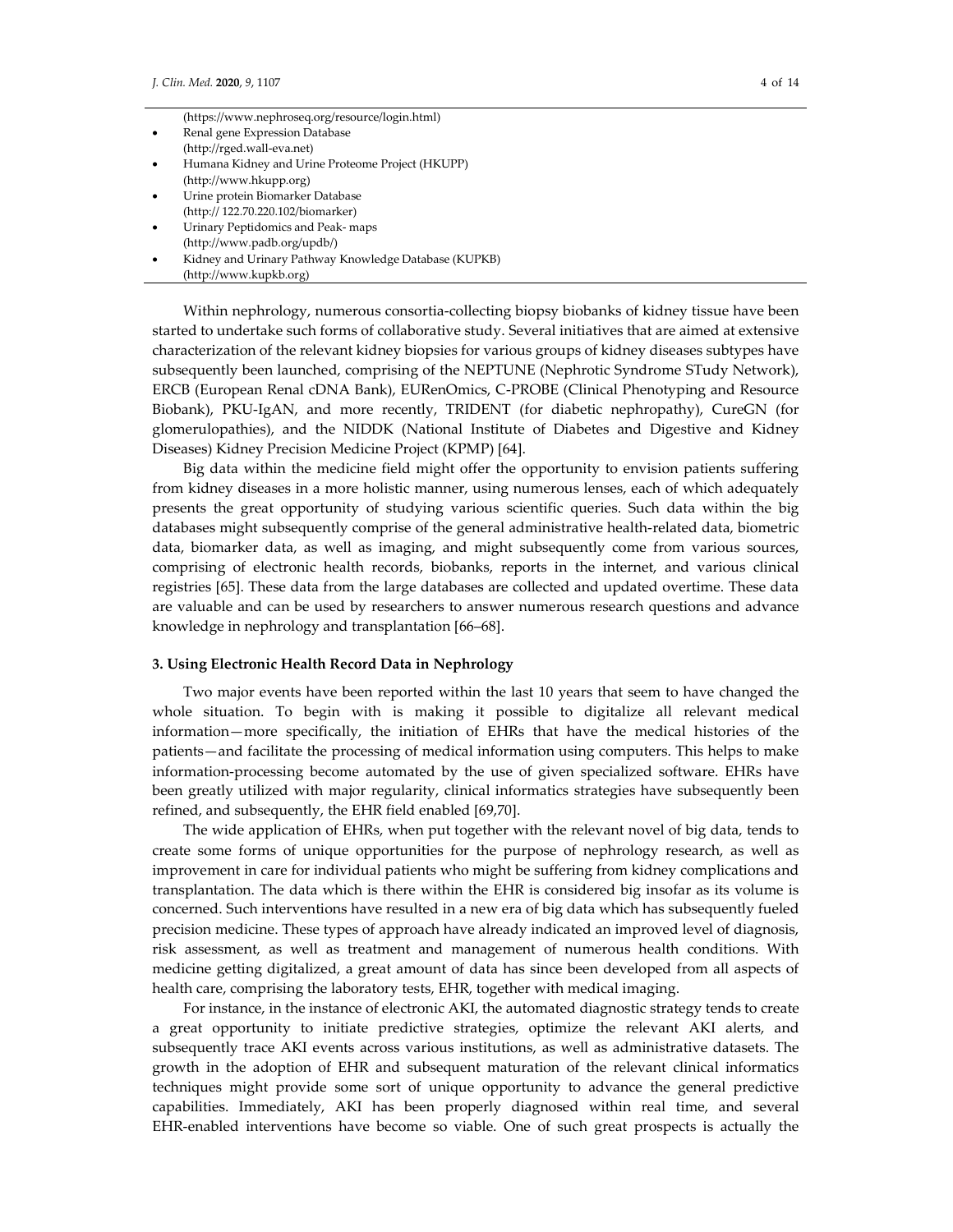prediction of detecting events prior to their occurrence [71]. AKI events might temporarily get anchored within the EHR, which develops a pre-disease phase of care, having the information which had accumulated before the development of AKI. With a greater amount of content, high-throughput strategies can be applied to such a group of data so as to help in identifying a form of pre-AKI signal, which can subsequently assist in discriminating between patients who are of high risk and low risk for the AKI. The capability to predict AKI risk in this manner might subsequently have some forms of dramatic impact, as presently there is no scientifically proven treatment for AKI once one develops such conditions [72]. As patients who are considered to be of high risk get identified, the extent of care can get modified, and further strategies for harm prevention implemented. In the long run, such groups of patients, institutions, and population-based techniques will result in better long- and short-term outcomes for the respective hospitals, patients, and the whole of the healthcare system. Despite the fact that potential barriers are always there, and several nuanced groups need to be taken into consideration, such approaches that are EHR-enabled have the ability to greatly improve AKI-associated knowledge and care.

Patients suffering from kidney complications are reported to have the highest level of heterogeneity in manifestation of the disease, treatment response, and overall progression. The growth in big data actually tends to stimulate the general boom of artificial intelligence that is a perfect tool that helps in handling, and also processing the big data. AI can assist in shedding light on the specific accuracy of medicines used to treat kidney diseases, for outcome prediction, and also to gain a more precise phenotype.

## **4. Artificial Intelligence in Nephrology and Transplantation**

AI presently shows a very important function in nearly all areas of the day-to-day lives of human beings, as well as within different academic disciplines. Based on the fact that there has been growth in the power of computers, developments in techniques and methods, and the overall blast of the quantity of medicine, data has never been an exemption. Literature clarifies that artificial intelligence can be used in disease risk assessment. Actually, disease risk assessment has a very important influence on the general prognosis, as well as clinical intervention strategies. Accurate and rapid assessment can assist clinicians in determining the conditions of the patient, out of which optimal treatment strategies can be implemented. Links between prognosis and risk factors of the diseases are very complex. The same risk factors can be experienced within different groups of diseases, and a single disease can actually be composed of several risk factors. In such case, the links between the known risk factors and the disease has very strong correlativity, instead of simple causality. Artificial intelligence can hence be applied in doing disease risk assessment in order to understand the main factors linked to disease prognosis so as to offer effective treatment for tertiary prevention of the disease. One of the important sections of AI is machine learning, which is characterized as the study of algorithms and statistical models that computer systems utilize to learn from sample data and previous experience without being explicitly programmed to achieve particular assignments. With the ability to identify obscure patterns in the data, we can use machine learning to solve many problems, including assessing relationships of two variables, creating predictions based on baseline characteristics, identifying objects with comparable patterns, and incorporating subjects by specific criteria. Machine learning techniques have the capacities of managing complex datasets and tremendous numbers of variables that are exceeding the capability of classical statistical methods [17]—see Figure 1A. Machine learning algorithms are usually utilized without initiating as many presumptions of the underlying data. In addition, a machine-learning method can determine complex patterns of health trajectories of immense numbers of characteristics and patients, which has exhibited high predictive certainty, and been confirmed and replicated with various validation investigations [73]. Well-known machine-learning algorithms include the artificial neural network (ANN), random forest, gradient boosting trees, and support vector machine [17].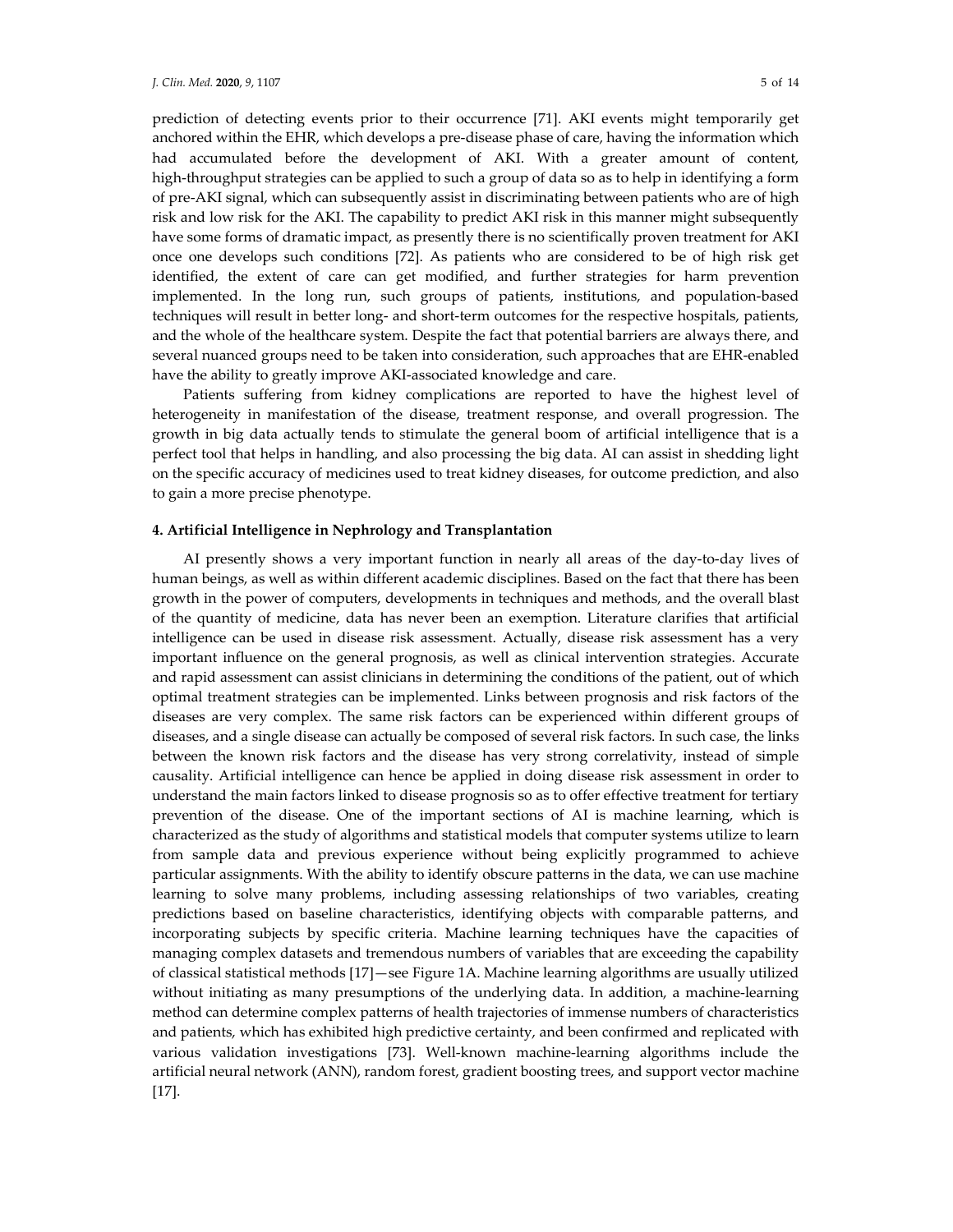

**Figure 1. (a)** Relationships between artificial intelligence, machine learning, and deep learning**. (b)** Types of machine learning. CNN, convolutional neural network; RNN, recurrent neural network.

Inspired by the idea of mimicking the biological structure of human brains, deep learning is a subfield of machine learning based on ANN [74]. Deep-learning models can learn many levels of data design with a multiple-processing-layers model structure, attaining more powerful model performance. This cutting-edge technology has significantly changed the paradigm of visual object recognition, speech recognition, and many other domains, such as genomics and drug discovery. Deep learning techniques are increasingly being applied to biomedical data, from image processing to genomic data analysis [75]. Such methods might outperform pathologists' fibrosis scores from histological renal biopsy images [76]. Well-known techniques include the convolutional neural network (CNN), fully connected neural network, generative adversarial network (GAN), deep reinforcement learning, and recurrent neural network (RNN) [17,77], shown in Figure 1B. AI-based clinical decision support systems (CDSS) can be implemented employing the expert system strategy, data-driven approach, or an ensemble approach by coupling both. An expert system consolidates a knowledge base containing a set of rules for specific clinical scenarios, and the initial rule set may be acquired from domain experts or learned from data through machine learning algorithms [72,78–80]

AI has recently been adopted for the prediction, diagnosis, and treatment of kidney diseases [76,81–85], as shown in Table 2. For example, a prediction model based on the combination of a machine learning algorithm and survival analysis has recently developed and can stratify risk for kidney disease progression among patients with IgA Nephropathy [86]. For AKI research, Tomasev et al. [83] recently used deep-learning methods to make a continuous prediction of AKI by developing a RNN model on the sequential health record data of >700,000 veterans, allowing physicians to practise with adequate data and sufficient time. In addition, regarding utilization of ANN and CNN methods, Kolachalama et al. [76] recently provided a perspicacity into the association of pathological fibrosis identified from histologic images with clinical phenotypes for patients with CKD, helping the diagnostics and prognostics of these phenotypes. Subsequently, there has been an increasing number of AI studies, with great emphasis on the usage of nephrology and transplantation [85,87–89].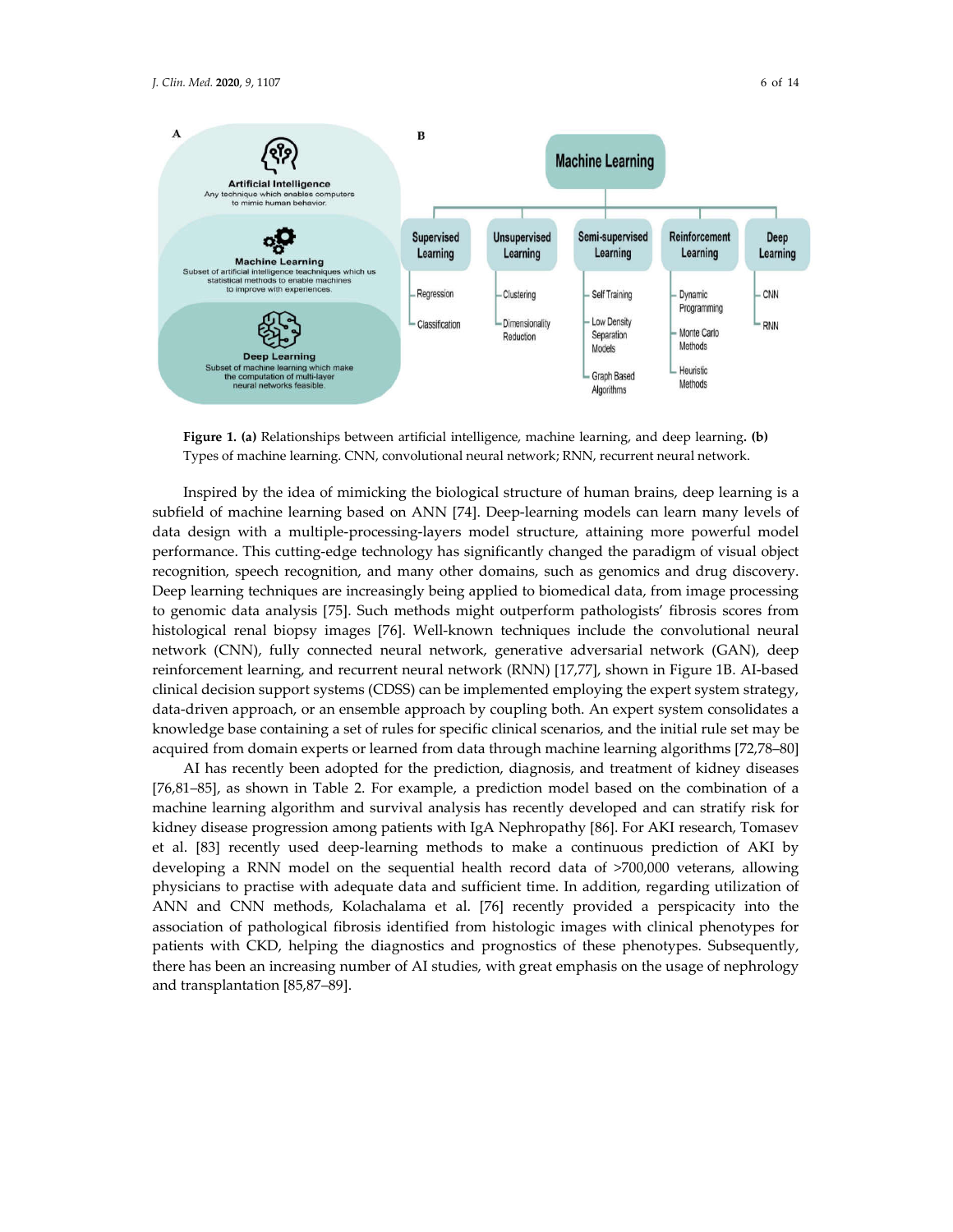| Study                      | Country        | Study<br>Type | N       | <b>Subjects</b>                                                                                                              | Intervention                                            |
|----------------------------|----------------|---------------|---------|------------------------------------------------------------------------------------------------------------------------------|---------------------------------------------------------|
| Zhou, 2020 [90]            | China          | R             | 212     | Prediction of ARF and paraplegia after TAAAR                                                                                 | Machine learning classification models                  |
| Xu, 2020 [91]              | <b>USA</b>     | R             | 37,486  | Identification the sub-phenotypes of AKI                                                                                     | Memory network-based deep learning<br>approach          |
| Song, 2020 [92]            | <b>USA</b>     | $\mathbb R$   | 14,039  | Longitudinal Risk Prediction of CKD in Diabetic Patients                                                                     | Temporal-enhanced gradient boosting<br>machine          |
| Rashidi, 2020 [93]         | <b>USA</b>     | P, R          | 101     | Early recognition of burn- and trauma-related AKI                                                                            | Artificial intelligence /machine learning<br>algorithms |
| Morid, 2020 [94]           | <b>USA</b>     | R             | 22,542  | Prediction of adverse events in critical patients with AKI                                                                   | Temporal pattern detection                              |
| Luo, 2020 [95]             | China          | $\mathbb{R}$  | 519     | Prediction of severe pneumonia during post-transplant hospitalization in recipients of a<br>deceased-donor kidney transplant | Machine learning                                        |
| Li, 2020 [96]              | China          | P             | 1,952   | Accuracy improvement of GFR estimation                                                                                       | Artificial neural network                               |
| Lei, 2020 [97]             | China          | $\mathbb{R}$  | 1,173   | Prediction of AKI after liver cancer resection                                                                               | Machine learning algorithms                             |
| Kate, 2020 [98]            | <b>USA</b>     | $\mathbb R$   | 44,691  | Prediction of AKI in hospitalized patients                                                                                   | Machine learning predictive models                      |
| Kang, 2020 [99]            | South<br>Korea | R             | 1,571   | Prediction of mortality in CRRT patients                                                                                     | Machine learning algorithms                             |
| Zimmerman, 2019<br>$[100]$ | <b>USA</b>     | $\mathbb{R}$  | 23,950  | Prediction of AKI following ICU admission                                                                                    | Machine learning models                                 |
| Zhang, 2019 [101]          | China          | R             | 2,456   | Prediction of volume responsiveness in oliguric AKI                                                                          | Machine learning models                                 |
| Xu, 2019 [102]             | <b>USA</b>     | R             | 58,976  | Prediction of mortality in patients with AKI in the ICU                                                                      | Machine learning models                                 |
| Xiao, 2019 [103]           | China          | $\mathbb{R}$  | 551     | Prediction of CKD progression                                                                                                | Machine learning tools                                  |
| Mark, 2019 [104]           | <b>USA</b>     | $\mathbb{R}$  | 100,000 | Prediction of survival of kidney transplant recipients from UNOS                                                             | Machine learning models                                 |
| Bae, 2019 [105]            | <b>USA</b>     | R             | 120,818 | Prediction of survival after deceased donor kidney transplant from OPTN database                                             | Machine learning methods                                |

**Table 2.** Selected articles reporting the utilization of artificial intelligence, machine learning, or deep learning in the field of nephrology and kidney transplantation.

AKI, acute kidney injury; ARF, acute renal failure; AUC, area under curve; CKD, chronic kidney disease; CRRT, continuous renal replacement therapy; GFR, glomerular filtration rate; ICU, intensive care unit; OPTN, Organ Procurement and Transplantation Network; P, prospective; R, retrospective; TAAAR, thoracoabdominal aortic aneurysm repair; UNOS, United Network for Organ Sharing.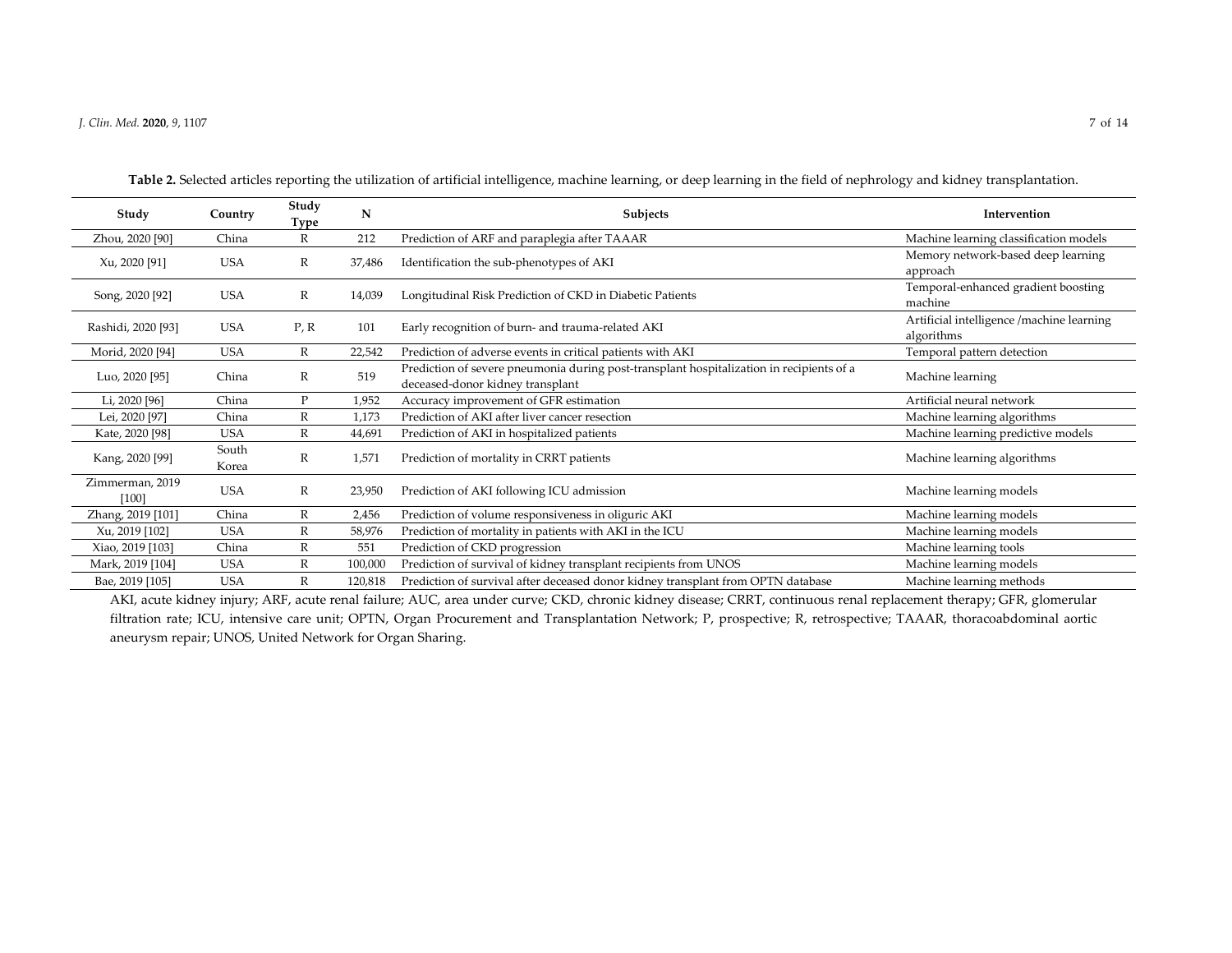### **5. Potential Directions and Future Scope**

In order to reinforce the usage and subsequent transformation of AI as well as data–based CDSSs in nephrology, AI, as well as big data, offers the chance to actually source knowledge from expert knowledge and big data and subsequently transform it into some form of intelligent system, which can be applied in risk classification, disease diagnosis, drug discovery, and prognostic evaluation, among some other things. AI might be useful in establishing the type of kidney disease and subsequently help in solving problems related to survival analysis of the patients who have gone through kidney transplants [106–114]. Renal biopsy images may be a good data base for application of machine learning algorithms.

Despite having numerous imperfections, big data, as well as artificial intelligence have been applied in the field of medication from numerous parts [115,116]. There are numerous possible guidelines of using big data and artificial intelligence in nephrology that requires greater attention, as well as further consideration [74,78,117–125].

#### **6. Conclusions**

In summary, the present status of kidney health care, and subsequently, research evidence in nephrology requires strengthening. Big data research that is problem-driven in nephrology is very much essential in promoting the interdisciplinary incorporation and subsequent improvements in kidney disease, and it may subsequently offer some greater insights to further studies in the future. Within the present era of using big data, it is strongly believed that big data and artificial intelligence will greatly reshape research done on kidney disease and consequently improve the general clinical practice of nephrology in the near future.

**Author Contributions:** C.T. and W.C conducted the literature search. W.K., K.K., P.H., S.R.K. contributed to the outlines of the study and collected the information. C.T. and W.C drafted the manuscript. All authors gave comments on the earlier versions of the manuscript. All authors edited the manuscript and approved the final version.

#### **Funding:** This research received no external funding

**Conflicts of Interest:** We do not have any financial or non-financial potential conflicts of interest.

#### **References**

- 1. Sutherland, S.M.; Goldstein, S.L.; Bagshaw, S.M. Leveraging Big Data and Electronic Health Records to Enhance Novel Approaches to Acute Kidney Injury Research and Care. *Blood Purif.* **2017**, *44*, 68–76.
- 2. Kashani, K.; Cheungpasitporn, W.; Ronco, C. Biomarkers of acute kidney injury: The pathway from discovery to clinical adoption. *Clin. Chem. Lab. Med.* **2017**, *55*, 1074–1089.
- 3. Srivali, N.; Thongprayoon, C.; Cheungpasitporn, W.; Ungprasert, P.; Caples, S.M. Unusual cause of pleural effusion: Ovarian hyperstimulation syndrome. *QJM* **2016**, *109*, 197–198.
- 4. Sanguankeo, A.; Upala, S.; Cheungpasitporn, W.; Ungprasert, P.; Knight, E.L. Effects of Statins on Renal Outcome in Chronic Kidney Disease Patients: A Systematic Review and Meta-Analysis. *PLoS ONE* **2015**, *10*, e0132970.
- 5. Cheungpasitporn, W.; Thongprayoon, C.; Kittanamongkolchai, W.; Sakhuja, A.; Mao, M.A.; Erickson, S.B. Impact of admission serum potassium on mortality in patients with chronic kidney disease and cardiovascular disease. *QJM* **2017**, *110*, 713–739.
- 6. Jadlowiec, C.; Smith, M.; Neville, M.; Mao, S.; Abdelwahab, D.; Reddy, K.; Moss, A.; Aqel, B.; Taner, T. Acute Kidney Injury Patterns Following Transplantation of Steatotic Liver Allografts. *J. Clin. Med.* **2020**, 9, 954.
- 7. Cheungpasitporn, W.; Thongprayoon, C.; O'Corragain, O.A.; Edmonds, P.J.; Kittanamongkolchai, W.; Erickson, S.B. Associations of sugar-sweetened and artificially sweetened soda with chronic kidney disease: A systematic review and meta-analysis. *Nephrology* **2014**, *19*, 791–797.
- 8. Wijarnpreecha, K.; Thongprayoon, C.; Chesdachai, S.; Panjawatanana, P.; Ungprasert, P.; Cheungpasitporn, W. Associations of Proton-Pump Inhibitors and H2 Receptor Antagonists with Chronic Kidney Disease: A Meta-Analysis*. Dig. Dis. Sci.* **2017**, *62*, 2821–2827.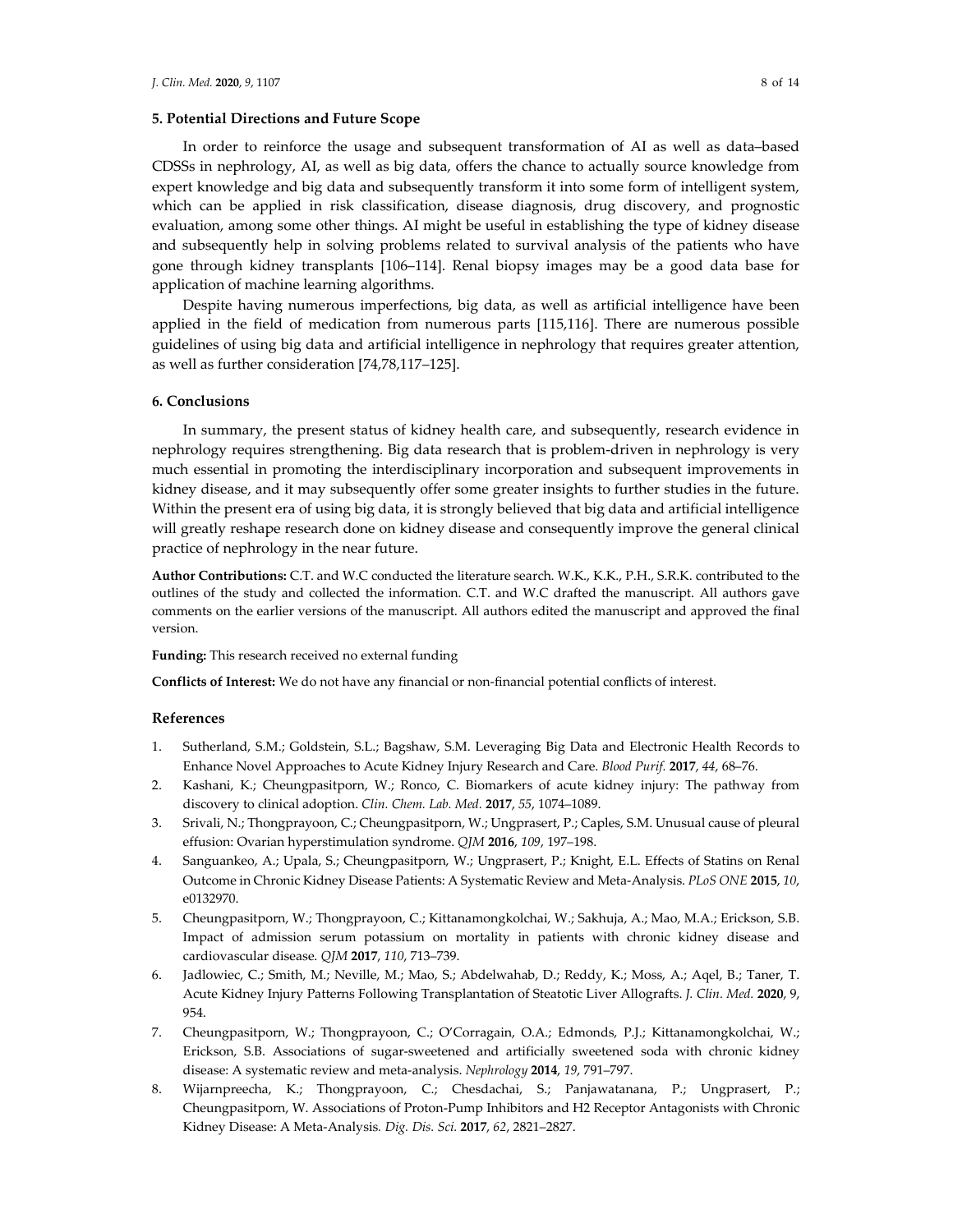- 9. Wijarnpreecha, K.; Thongprayoon, C.; Thamcharoen, N.; Panjawatanan, P.; Cheungpasitporn, W. Association of coffee consumption and chronic kidney disease: A meta-analysis. *Int. J. Clin. Pr.* **2017**, *71*, doi:10.1111/ijcp.12919.
- 10. Wijarnpreecha, K.; Thongprayoon, C.; Nissaisorakarn, P.; Jaruvongvanich, V.; Nakkala, K.; Rajapakse, R.; Cheungpasitporn, W. Association of Helicobacter pylori with Chronic Kidney Diseases: A Meta-Analysis. *Dig. Dis. Sci.* **2017**, *62*, 2045–2052.
- 11. Wijarnpreecha, K.; Thongprayoon, C.; Scribani, M.; Ungprasert, P.; Cheungpasitporn, W. Noninvasive fibrosis markers and chronic kidney disease among adults with nonalcoholic fatty liver in USA. *Eur. J. Gastroenterol Hepatol.* **2018**, *30*, 404–410.
- 12. Glassock, R.J.; Warnock, D.G.; Delanaye, P. The global burden of chronic kidney disease: Estimates, variability and pitfalls. *Nat. Rev. Nephrol.* **2017**, *13*, 104–114.
- 13. Jha, V.; Garcia-Garcia, G.; Iseki, K.; Li, Z.; Naicker, S.; Plattner, B.; Saran, R.; Wang, A.Y.; Yang, C.W. Chronic kidney disease: global dimension and perspectives. Chronic kidney disease: Global dimension and perspectives. *Lancet* **2013**, *382*, 260–272.
- 14. Kaewput, W.; Thongprayoon, C.; Rangsin, R.; Ruangkanchanasetr, P.; Bathini, T.; Mao, M.A.; Cheungpasitporn, W. Association between serum uric acid and chronic kidney disease in patients with hypertension: A multicenter nationwide cross-sectional study. *J. Evid. Based Med.* **2019**, *12*, 235–242.
- 15. Piccoli, G.B.; Breuer, C.; Cabiddu, G.; Testa, A.; Jadeau, C.; Brunori, G. Where Are You Going, Nephrology? Considerations on Models of Care in an Evolving Discipline. *J. Clin. Med.* **2018**, *7*, 199.
- 16. Kaewput, W.; Thongprayoon, C.; Chewcharat, A.; Rangsin, R.; Satirapoj, B.; Kaewput, C.; Suwannahitatorn, P.; Bathini, T.; Mao, M.A.; Cato, L.D.; Harrison, A.M.; Vaitla, P.; Cheungpasitporn, W. Rate of kidney function decline and factors predicting progression of kidney disease in type 2 diabetes mellitus patients with reduced kidney function: A nationwide retrospective cohort study. *Ther. Apher. Dial.*  **2020**, doi:10.1111/1744-9987.13480.
- 17. Xie, G.; Chen, T.; Li, Y.; Chen, T.; Li, X.; Liu, Z. Artificial Intelligence in Nephrology: How Can Artificial Intelligence Augment Nephrologists' Intelligence? *Kidney Dis. (Basel)* **2020**, *6*, 1–6.
- 18. Levin, A. Global challenges in kidney diseases. *Nephrol Dial. Transpl.* **2018**, *33*, 371–372.
- 19. Yang, C.; Kong, G.; Wang, L.; Zhang, L.; Zhao, M.-H. Big data in nephrology: Are we ready for the change? *Nephrology* **2019**, *24*, 1097–1102.
- 20. Kolachalama, V.B.; Singh, P.; Lin, C.Q.; Mun, D.; Belghasem, M.E.; Henderson, J.M.; Francis, J.M.; Salant, D.J.; Chitalia, V.C. Association of Pathological Fibrosis With Renal Survival Using Deep Neural Networks. *Kidney Int. Rep.* **2018**, *3*, 464–475.
- 21. Bello, A.K.; Levin, A.; Tonelli, M.; Okpechi, I.G.; Feehally, J.; Harris, D.; Jindal, K.; Salako, B.L.; Rateb, A.; Osman, M.A.; Qarni, B.; Saad, S.; Lunney, M.; Wiebe, N.; Ye, F.; Johnson, D.W. Assessment of Global Kidney Health Care Status. *JAMA* **2017**, *317*, 1864–1881.
- 22. Inrig, J.K.; Califf, R.M.; Tasneem, A.; Vegunta, R.K.; Molina, C.; Stanifer, J.W.; Chiswell, K.; Patel, U.D. The landscape of clinical trials in nephrology: A systematic review of Clinicaltrials.gov. *Am. J. Kidney Dis.* **2014**, *63*, 771–780.
- 23. Hulsen, T.; Jamuar, S.S.; Moody, A.R.; Karnes, J.H.; Varga, O.; Hedensted, S.; Spreafico, R.; Hafler, D.A.; McKinney, E.F. From Big Data to Precision Medicine. *Front. Med. (Lausanne)* **2019**, *6*, 34.
- 24. Shilo, S.; Rossman, H.; Segal, E. Axes of a revolution: Challenges and promises of big data in healthcare. *Nat. Med.* **2020**, *26*, 29–38.
- 25. Gameiro, J.; Branco, T.; Lopes, J.A. Artificial Intelligence in Acute Kidney Injury Risk Prediction. *J. Clin. Med.* **2020**, *9*, 678.
- 26. Gore, E.J.; Gomes-Neto, A.W.; Wang, L.; Bakker, S.; Niesters, H.; de Joode, A.; Verschuuren, E.; Westra, J.; Leer-Buter, C.V. Torquetenovirus Serum Load and Long-Term Outcomes in Renal Transplant Recipients. *J. Clin. Med.* **2020**, *9*, 440.
- 27. Swarte, J.C.; Douwes, R.M.; Hu, S.; Vich Vila, A.; Eisenga, M.F.; van Londen, M.; Gomes-Neto, A.W.; Weersma, R.K.; Harmsen, H.; Bakker, S. Characteristics and Dysbiosis of the Gut Microbiome in Renal Transplant Recipients. *J. Clin. Med.* **2020**, *9*, 386.
- 28. Thölking, G.; Gillhaus, N.H.; Schütte-Nütgen, K.; Pavenstädt, H.; Koch, R.; Suwelack, B.; Reuter, S. Conversion to Everolimus was Beneficial and Safe for Fast and Slow Tacrolimus Metabolizers After Renal Transplantation. *J. Clin. Med.* **2020**, *9*, 328.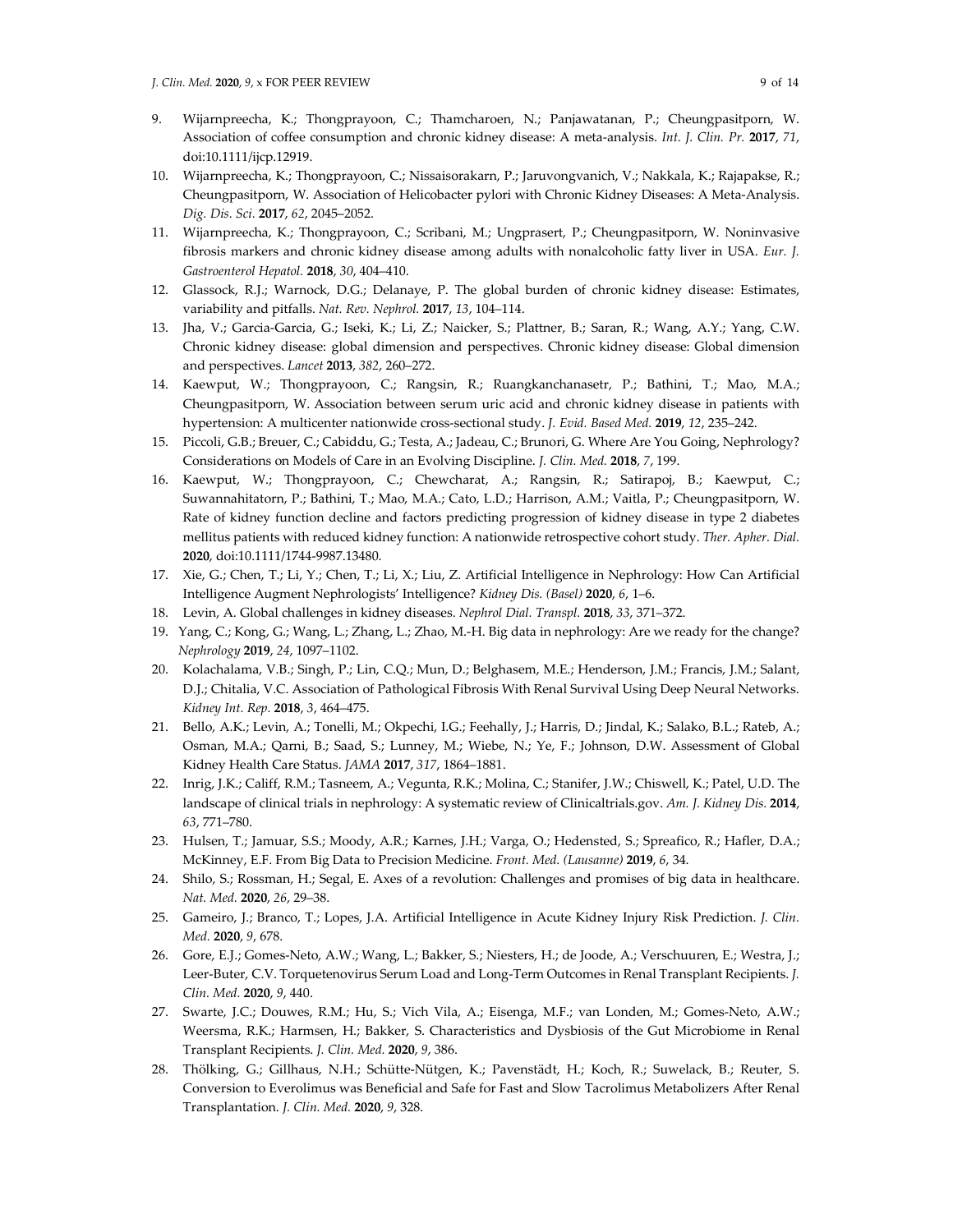- 29. Cheungpasitporn, W.; Kremers, W.K.; Lorenz, E.; Amer, H.; Cosio, F.G.; Stegall, M.D.; Gandhi, M.J.; Schinstock, C.A.. De novo donor-specific antibody following BK nephropathy: The incidence and association with antibody-mediated rejection. *Clin. Transpl.* **2018**, *32*, e13194.
- 30. Chewcharat, A.; Thongprayoon, C.; Cheungpasitporn, W.; Mao, M.A.; Thirunavukkarasu, S.; Kashani, K.B. Trajectories of Serum Sodium on In-Hospital and 1-Year Survival among Hospitalized Patients. *Clin. J. Am. Soc. Nephrol.* **2020**, doi:10.2215/CJN.12281019.
- 31. Kaewput, W.; Thongprayoon, C.; Boonpheng, B.; Ungprasert, P.; Bathini, T.; Chewcharat, A.; Srivali, N.; Vallabhajosyula, S.; Cheungpasitporn, W. Inpatient Burden and Mortality of Goodpasture's Syndrome in the United States: Nationwide Inpatient Sample 2003–2014. *J. Clin. Med.* **2020**, *9*, 455.
- 32. Cheungpasitporn, W.; Thongprayoon, C.; Ungprasert, P.; Wijarnpreecha, K.; Kaewput, W.; Leeaphorn, N.; Bathini, T.; Chebib, F.T.; Kröner, P.T. Subarachnoid Hemorrhage in Hospitalized Renal Transplant Recipients with Autosomal Dominant Polycystic Kidney Disease: A Nationwide Analysis. *J. Clin. Med.*  **2019**, *8*, 524.
- 33. Leeaphorn, N.; Thongprayoon, C.; Chon, W.J.; Cummings, L.S.; Mao, M.A.; Cheungpasitporn, W. Outcomes of kidney retransplantation after graft loss as a result of BK virus nephropathy in the era of newer immunosuppressant agents. *Am. J. Transpl.* **2019**, doi:10.1111/ajt.15723.
- 34. Lertjitbanjong, P.; Thongprayoon, C.; Cheungpasitporn, W.; O'Corragain, O.A.; Srivali, N.; Bathini, T.; Watthanasuntorn, K.; Aeddula, N.R.; Salim, S.A.; Ungprasert, P.; Gillaspie, E.A.; Wijarnpreecha, K.; Mao, M.A.; Kaewput, W. Acute Kidney Injury after Lung Transplantation: A Systematic Review and Meta-Analysis. *J. Clin. Med.* **2019**, *8*, 1713.
- 35. Thongprayoon, C.; Kaewput, W.; Thamcharoen, N.; Bathini, T.; Watthanasuntorn, K.; Lertjitbanjong, P.; Sharma, K.; Salim, S.A.; Ungprasert, P.; Wijarnpreecha, K.; Kröner, P.T.; Aeddula, N.R.; Mao, M.A.; Cheungpasitporn, W. Incidence and Impact of Acute Kidney Injury after Liver Transplantation: A Meta-Analysis. *J. Clin. Med.* **2019**, *8*, 372.
- 36. Wongboonsin, J.; Thongprayoon, C.; Bathini, T.; Ungprasert, P.; Aeddula, N.R.; Mao, M.A.; Cheungpasitporn, W. Acetazolamide Therapy in Patients with Heart Failure: A Meta-Analysis. *J. Clin. Med.*  **2019**, *8*, 349.
- 37. Gonzalez Suarez, M.L.; Thongprayoon, C.; Mao, M.A.; Leeaphorn, N.; Bathini, T.; Cheungpasitporn, W. Outcomes of Kidney Transplant Patients with Atypical Hemolytic Uremic Syndrome Treated with Eculizumab: A Systematic Review and Meta-Analysis. *J. Clin. Med.* **2019**, *8*, 919.
- 38. Chewcharat, A.; Thongprayoon, C.; Bathini, T.; Aeddula, N.R.; Boonpheng, B.; Kaewput, W.; Watthanasuntorn, K.; Lertjitbanjong, P.; Sharma, K.; Torres-Ortiz, A.; Leeaphorn, N.; Mao, M.A.; Khoury, N.J.; Cheungpasitporn, W. Incidence and Mortality of Renal Cell Carcinoma after Kidney Transplantation: A Meta-Analysis. *J. Clin. Med.* **2019**, *8*, 530.
- 39. Cheungpasitporn, W.; Thongprayoon, C.; Craici, I.M.; Sharma, K.; Chesdachai, S.; Khoury, N.J.; Ettore, A.S. Reactivation of BK polyomavirus during pregnancy, vertical transmission, and clinical significance: A meta-analysis. *J. Clin. Virol.* **2018**, *102*, 56–62.
- 40. Thongprayoon, C.; Cheungpasitporn, W.; Lertjitbanjong, P.; Aeddula, N.R.; Bathini, T.; Watthanasuntorn, K.; Srivali, N.; Mao, M.A.; Kashani, K. Incidence and Impact of Acute Kidney Injury in Patients Receiving Extracorporeal Membrane Oxygenation: A Meta-Analysis. *J. Clin. Med.* **2019**, *8*, 981.
- 41. Thongprayoon, C.; Kaewput, W.; Thamcharoen, N.; Bathini, T.; Watthanasuntorn, K.; Salim, S.A.; Ungprasert, P.; Lertjitbanjong, P.; Aeddula, N.R.; Torres-Ortiz, A.; Mao, M.A.; Cheungpasitporn, W. Acute Kidney Injury in Patients Undergoing Total Hip Arthroplasty: A Systematic Review and Meta-Analysis. *J. Clin. Med.* **2019**, *8*, 66.
- 42. Kanduri, S.R.; Cheungpasitporn, W.; Thongprayoon, C.; Bathini, T.; Kovvuru, K.; Garla, V.; Medaura, J.; Vaitla, P.; Kashani, K.B. Incidence and Mortality of Acute Kidney Injury in Patients Undergoing Hematopoietic Stem Cell Transplantation: A Systematic Review and Meta-analysis. *QJM* **2020**, doi:10.1093/qjmed/hcaa072.
- 43. Thongprayoon, C.; Cheungpasitporn, W.; Mao, M.A.; Sakhuja, A.; Erickson, S.B. Admission calcium levels and risk of acute kidney injury in hospitalised patients. *Int. J. Clin. Pr.* **2018**, *72*, e13057.
- 44. Thongprayoon, C.; Khoury, N.J.; Bathini, T.; Aeddula, N.R.; Boonpheng, B.; Leeaphorn, N.; Ungprasert, P.; Bruminhent, J.; Lertjitbanjong, P.; Watthanasuntorn, K.; Chesdachai, S.; Mao, M.A.; Cheungpasitporn, W. . BK polyomavirus genotypes in renal transplant recipients in the United States: A meta-analysis. *J. Evid. Based Med.* **2019**, *12*, 291–299.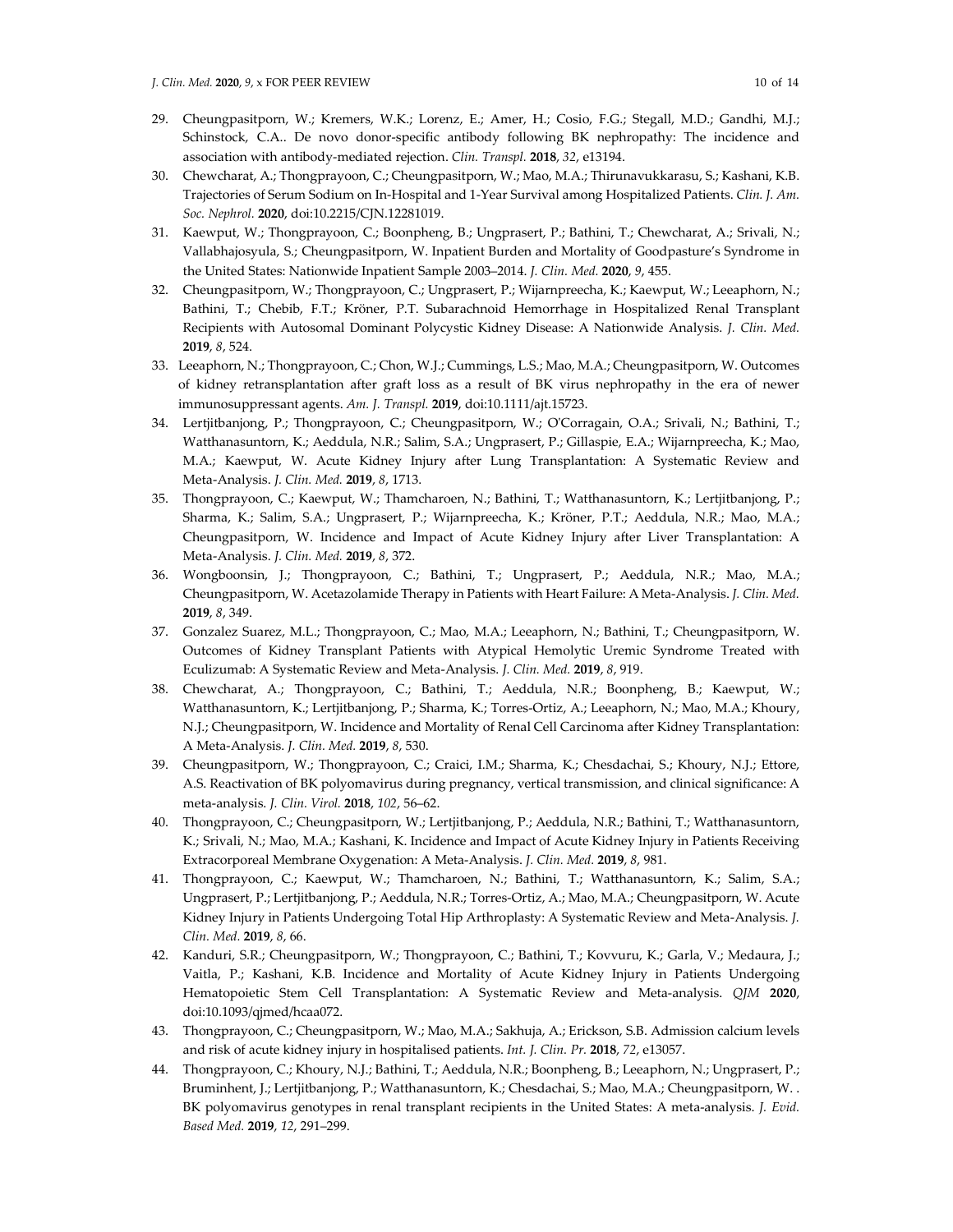- 45. Lin, S.Y.; Hsieh, M.H.; Lin, C.L.; Hsieh, M.J.; Hsu, W.H.; Lin, C.C.; Hsu, C.Y.; Kao, C.H.. Artificial Intelligence Prediction Model for the Cost and Mortality of Renal Replacement Therapy in Aged and Super-Aged Populations in Taiwan. *J. Clin. Med.* **2019**, *8*, 995.
- 46. Díez-Sanmartín, C.; Sarasa Cabezuelo, A. Application of Artificial Intelligence Techniques to Predict Survival in Kidney Transplantation: A Review. *J. Clin. Med.* **2020**, *9*, 572.
- 47. Azuaje, F.; Kim, S.Y.; Perez Hernandez, D.; Dittmar, G. Connecting Histopathology Imaging and Proteomics in Kidney Cancer through Machine Learning. *J. Clin. Med.* **2019**, *8*, 1535.
- 48. Hsiao, C.C.; Tu, H.T.; Lin, C.H.; Chen, K.H.; Yeh, Y.H.; See, L.C. Temporal Trends of Severe Hypoglycemia and Subsequent Mortality in Patients with Advanced Diabetic Kidney Diseases Transitioning to Dialysis. *J. Clin. Med.* **2019**, *8*, 420.
- 49. Gout, A.M.; Martin, N.C.; Brown, A.F.; Ravine, D. PKDB: Polycystic Kidney Disease Mutation Database—A gene variant database for autosomal dominant polycystic kidney disease. *Hum. Mutat.* **2007**, *28*, 654–659.
- 50. Massie, A.B.; Kucirka, L.M.; Segev, D.L. Big data in organ transplantation: Registries and administrative claims. *Am. J. Transpl.* **2014**, *14*, 1723–1730.
- 51. Papadopoulos, T.; Krochmal, M.; Cisek, K.; Fernandes, M.; Husi, H.; Stevens, R.; Bascands, J.L.; Schanstra, J.P.; Klein, J.. Omics databases on kidney disease: Where they can be found and how to benefit from them. *Clin. Kidney J.* **2016**, *9*, 343–352.
- 52. Port, F.K.; Held, P.J. The US Renal Data System at 30 Years: A Historical Perspective. *Am. J. Kidney Dis.* **2019**, *73*, 459–461.
- 53. Stack, A.G.; Casserly, L.F.; Cronin, C.J.; Chernenko, T.; Cullen, W.; Hannigan, A.; Saran, R.; Johnson, H.; Browne, G.; Ferguson, J.P. Prevalence and variation of Chronic Kidney Disease in the Irish health system: Initial findings from the National Kidney Disease Surveillance Programme. *Bmc Nephrol.* **2014**, *15*, 185.
- 54. Bello, A.K.; Ronksley, P.E.; Tangri, N.; Singer, A.; Grill, A.; Nitsch, D.; Queenan, J.A.; Lindeman, C.; Soos, B.; Freiheit, E.; Tuot, D.; Mangin, D.; Drummond, N. A national surveillance project on chronic kidney disease management in Canadian primary care: A study protocol. *BMJ Open* **2017**, *7*, e016267-e.
- 55. Saran, R.; Steffick, D.; Bragg-Gresham, J. The China Kidney Disease Network (CK-NET): "Big Data-Big Dreams". *Am. J. Kidney Dis.* **2017**, *69*, 713–716.
- 56. Dienemann T, Fujii N, Orlandi P, Nessel L, Furth SL, Hoy WE, Matsuo S, Mayer G, Methven S, Schaefer F, Schaeffner ES, Solá L, Stengel B, Wanner C, Zhang L, Levin A, Eckardt K-U, Feldman HI. International Network of Chronic Kidney Disease cohort studies (iNET-CKD): A global network of chronic kidney disease cohorts. *BMC Nephrol.* **2016**, *17*, 121.
- 57. Lv, J.; Zhang, H.; Wong, M.G.; Jardine, M.J.; Hladunewich, M.; Jha, V.; Monaghan, H.; Zhao, M.; Barbour, S.; Reich, H.; et al. Effect of Oral Methylprednisolone on Clinical Outcomes in Patients With IgA Nephropathy: The TESTING Randomized Clinical Trial. *JAMA* **2017**, *318*, 432–442.
- 58. Matsushita, K.; Ballew, S.H.; Astor, B.C.; Jong, P.E.d.; Gansevoort, R.T.; Hemmelgarn, B.R.; Levey, A.S.; Levin, A.; Wen, C.-.P.; Woodward, M.; et al. Cohort profile: The chronic kidney disease prognosis consortium. *Int. J. Epidemiol.* **2013**, *42*, 1660–1668.
- 59. Levin, A.; Tonelli, M.; Bonventre, J.; Coresh, J.; Donner, J.-A.; Fogo, A.B.; Fox, C.S.; Gansevoort, R.T.; Heerspink, H.J.L.; Jardine, M.; et al. Global kidney health 2017 and beyond: A roadmap for closing gaps in care, research, and policy. *Lancet (Lond. Uk)* **2017**, *390*, 1888–917.
- 60. O'Seaghdha, C.M.; Fox, C.S. Genome-wide association studies of chronic kidney disease: What have we learned? *Nat. Rev. Nephrol.* **2011**, *8*, 89–99.
- 61. Wuttke, M.; Köttgen, A. Insights into kidney diseases from genome-wide association studies. *Nat. Rev. Nephrol.* **2016**, *12*, 549–562.
- 62. Ahlqvist, E.; van Zuydam, N.R.; Groop, L.C.; McCarthy, M.I. The genetics of diabetic complications. *Nat. Rev. Nephrol.* **2015**, *11*, 277–287.
- 63. Mohan, C.; Putterman, C. Genetics and pathogenesis of systemic lupus erythematosus and lupus nephritis. *Nat. Rev. Nephrol.* **2015**, *11*, 329–341.
- 64. Lindenmeyer, M.T.; Kretzler, M. Renal biopsy-driven molecular target identification in glomerular disease. *Pflug. Arch.* **2017**, *469*, 1021–1028.
- 65. Rumsfeld, J.S.; Joynt, K.E.; Maddox, T.M. Big data analytics to improve cardiovascular care: Promise and challenges. *Nat. Rev. Cardiol.* **2016**, *13*, 350–359.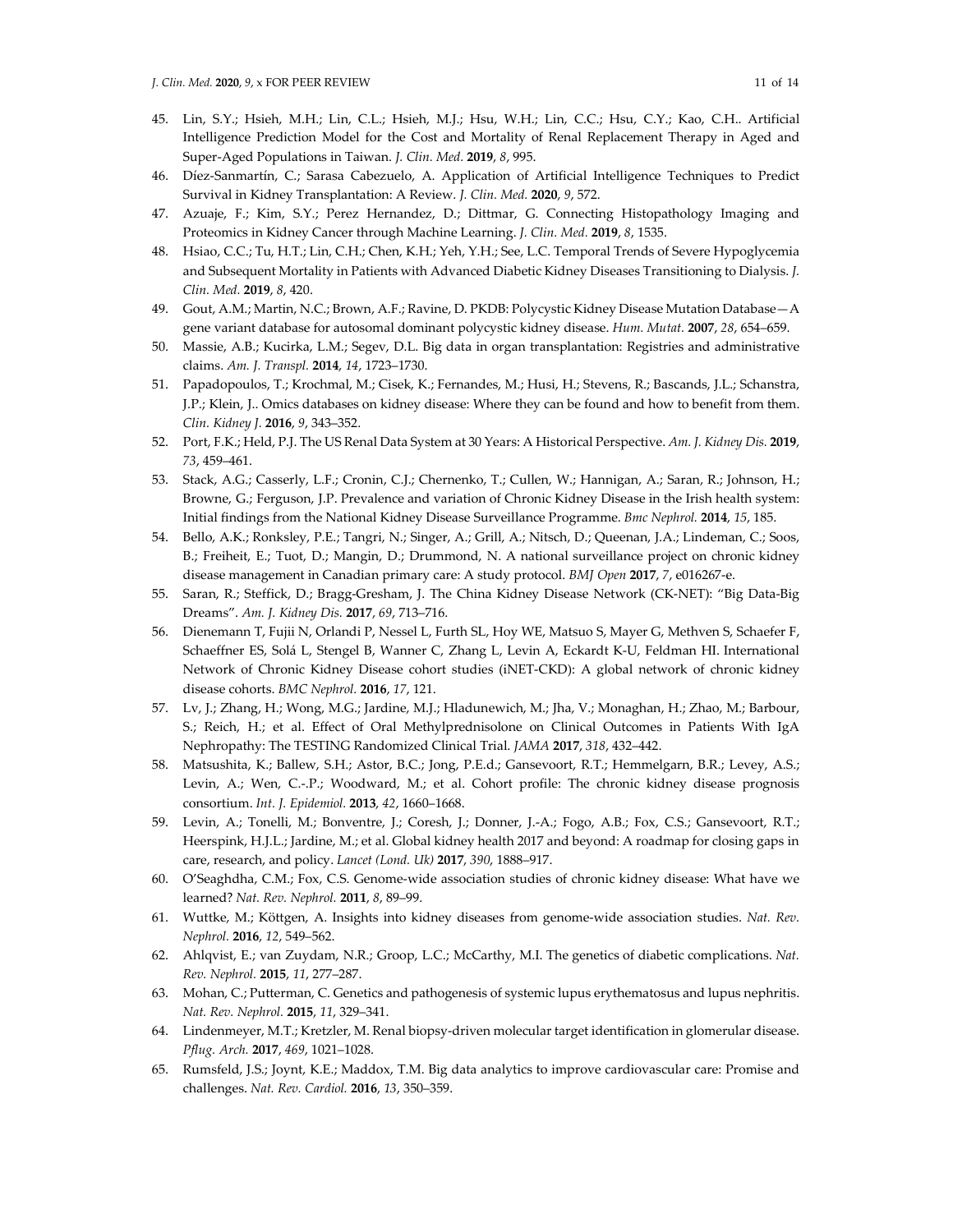- 66. Cheungpasitporn, W.; Thongprayoon, C.; Ungprasert, P.; Wijarnpreecha, K.; Raimondo, M.; Kroner, P.T. Acute pancreatitis in end-stage renal disease patients in the USA: A nationwide, propensity score-matched analysis. *Eur. J. Gastroenterol. Hepatol.* **2019**, *31*, 968–972.
- 67. Thongprayoon C, Kaewput W, Boonpheng B, Ungprasert P, Bathini T, Srivali N, Vallabhajosyula S, Castaneda JL, Monga D, Kanduri SR, Medaura J, Cheungpasitporn W. Impact of ANCA-Associated Vasculitis on Outcomes of Hospitalizations for Goodpasture's Syndrome in the United States: Nationwide Inpatient Sample 2003-2014. *Med. (Kaunas)* **2020**, *56*, doi:10.3390/medicina56030103.
- 68. Ungprasert, P.; Koster, M.J.; Cheungpasitporn, W.; Wijarnpreecha, K.; Thongprayoon, C.; Kroner, P.T. Inpatient epidemiology and economic burden of granulomatosis with polyangiitis: A 10-year study of the national inpatient sample. *Rheumatology (Oxf.)* **2020**, doi:10.1093/rheumatology/keaa069.
- 69. Evans RS. Electronic Health Records: Then, Now, and in the Future. *Yearb. Med. Inform*. **2016**, Suppl. 1, S48–S61.
- 70. Sutherland, S.M.; Goldstein, S.L.; Bagshaw, S.M. Acute Kidney Injury and Big Data. *Contrib. Nephrol.* **2018**, *193*, 55–67.
- 71. Sutherland, S.M. Electronic Health Record-Enabled Big-Data Approaches to Nephrotoxin-Associated Acute Kidney Injury Risk Prediction. *Pharmacotherapy* **2018**, *38*, 804–812.
- 72. Sutherland, S.M. Big Data and Pediatric Acute Kidney Injury: The Promise of Electronic Health Record Systems. *Front. Pediatr.* **2019**, *7*, 536.
- 73. Shipp, M.A.; Ross, K.N.; Tamayo, P.; Weng, A.P.; Kutok, J.L.; Aguiar, R.C.; Gaasenbeek, M.; Angelo, M.; Reich, M.; Pinkus, G.S.; et al. Diffuse large B-cell lymphoma outcome prediction by gene-expression profiling and supervised machine learning. *Nat. Med.* **2002**, *8*, 68–74.
- 74. Saez-Rodriguez, J.; Rinschen, M.M.; Floege, J.; Kramann, R. Big science and big data in nephrology. *Kidney Int.* **2019**, *95*, 1326–1337.
- 75. Angermueller, C.; Pärnamaa, T.; Parts, L.; Stegle, O. Deep learning for computational biology. *Mol. Syst Biol.* **2016**, *12*, 878.
- 76. Garcelon N, Burgun A, Salomon R, Neuraz A. Electronic health records for the diagnosis of rare diseases. *Kidney Int*. **2020**, *97*, 676–686.
- 77. Stead, W.W. Clinical Implications and Challenges of Artificial Intelligence and Deep Learning. *JAMA* **2018**, *320*, 1107–1108.
- 78. Obermeyer, Z.; Emanuel, E.J. Predicting the Future—Big Data, Machine Learning, and Clinical Medicine. *N. Engl. J. Med.* **2016**, *375*, 1216–1219.
- 79. Russakovsky, O.; Deng, J.; Su, H.; Krause, J.; Satheesh, S.; Ma, S.; Huang, Z.; Karpathy, A.; Khosla, A.; Bernstein, M. Imagenet large scale visual recognition challenge. *Int. J. Comput. Vis.* **2015**, *115*, 211–252.
- 80. Pennington, J.; Socher, R.; Manning, C.D. (Eds.) Glove: Global vectors for word representation. In Proceedings of the 2014 Conference on Empirical Methods in Natural Language Processing (EMNLP), Doha, Qatar, 25–29 October 2014.
- 81. Hermsen, M.; de Bel, T.; den Boer, M.; Steenbergen, E.J.; Kers, J.; Florquin, S.; Roelofs, J.; Stegall, M.D.; Alexander, M.P.; Smith, B.H.; et al. Deep Learning-Based Histopathologic Assessment of Kidney Tissue. *J. Am. Soc. Nephrol.* **2019**, *30*, 1968–1979.
- 82. Ginley, B.; Lutnick, B.; Jen, K.Y.; Fogo, A.B.; Jain, S.; Rosenberg, A.; Walavalkar, V.; Wilding, G.; Tomaszewski, J.E.; Yacoub, R.; et al. Computational Segmentation and Classification of Diabetic Glomerulosclerosis. *J. Am. Soc. Nephrol.* **2019**, *30*, 1953–1967.
- 83. Tomašev, N.; Glorot, X.; Rae, J.W.; Zielinski, M.; Askham, H.; Saraiva, A.; et al. A clinically applicable approach to continuous prediction of future acute kidney injury. *Nature* **2019**, *572*, 116–119.
- 84. Escandell-Montero, P.; Chermisi, M.; Martínez-Martínez, J.M.; Gómez-Sanchis, J.; Barbieri, C.; Soria-Olivas, E.; et al. Optimization of anemia treatment in hemodialysis patients via reinforcement learning. *Artif. Intell. Med.* **2014**, *62*, 47–60.
- 85. Barbieri, C.; Molina, M.; Ponce, P.; Tothova, M.; Cattinelli, I.; Ion Titapiccolo, J.; Mari, F.; Amato, C.; Leipold, F.; Wehmeyer, W.; et al. An international observational study suggests that artificial intelligence for clinical decision support optimizes anemia management in hemodialysis patients. *Kidney Int.* **2016**, *90*, 422–429.
- 86. Chen, T.; Li, X.; Li, Y.; Xia, E.; Qin, Y.; Liang, S.; Xu, F.; Liang, D.; Zeng, C.; Liu, Z. Prediction and Risk Stratification of Kidney Outcomes in IgA Nephropathy. *Am. J. Kidney Dis.* **2019**, *74*, 300–309.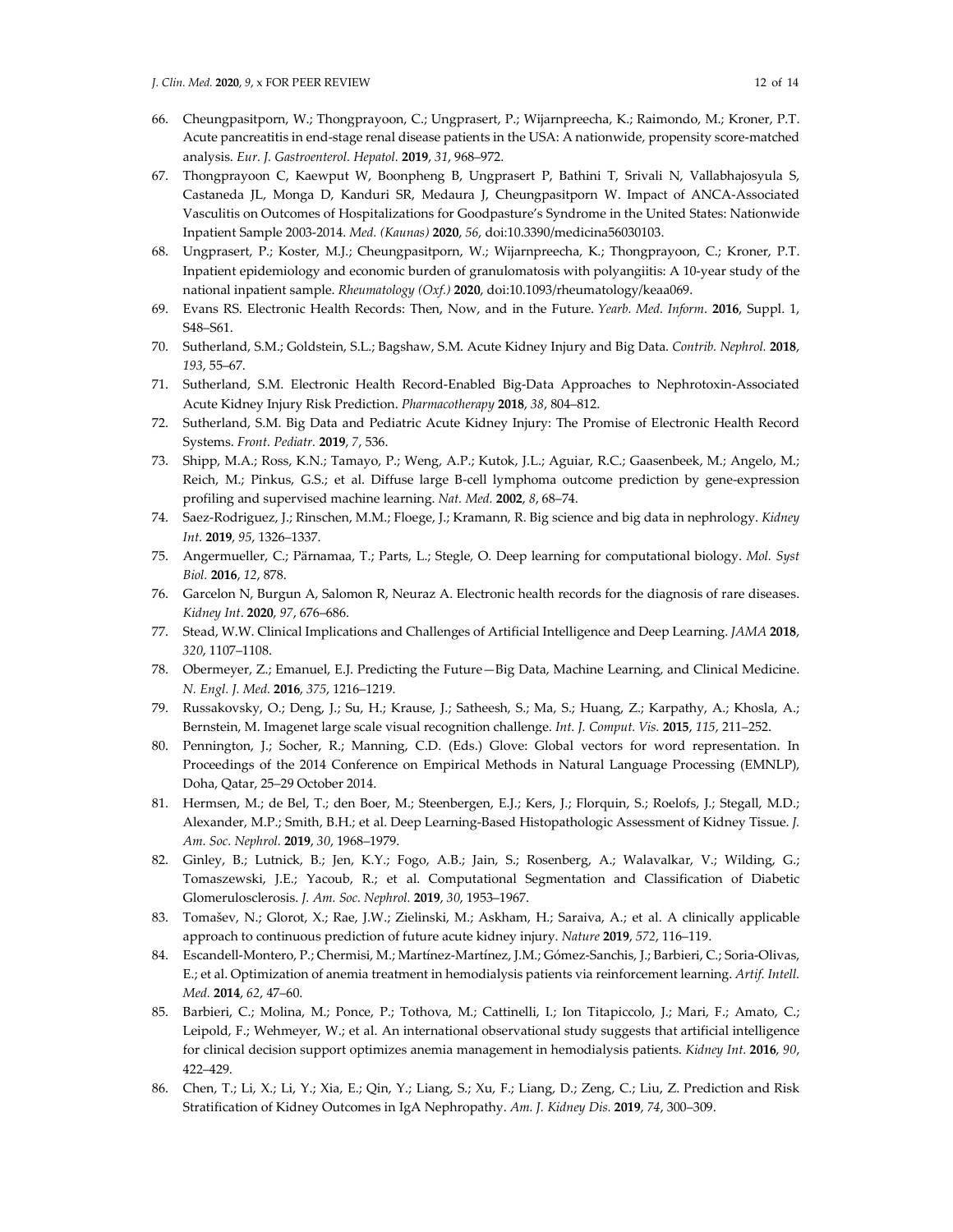- 87. Samal, L.; D'Amore, J.D.; Bates, D.W.; Wright, A. Implementation of a scalable, web-based, automated clinical decision support risk-prediction tool for chronic kidney disease using C-CDA and application programming interfaces. *J. Am. Med. Inf. Assoc.* **2017**, *24*, 1111–1115.
- 88. Tangri, N.; Stevens, L.A.; Griffith, J.; Tighiouart, H.; Djurdjev, O.; Naimark, D.; Levin, A.; Levey, A.S. A predictive model for progression of chronic kidney disease to kidney failure. *JAMA* **2011**, *305*, 1553–1559.
- 89. Ravizza, S.; Huschto, T.; Adamov, A.; Böhm, L.; Büsser, A.; Flöther, F.F.; Hinzmann, R.; König, H.; McAhren, S.M.; Robertson, D.H.; et al. Predicting the early risk of chronic kidney disease in patients with diabetes using real-world data. *Nat. Med.* **2019**, *25*, 57–59.
- 90. Zhou, C.; Wang, R.; Jiang, W.; Zhu, J.; Liu, Y.; Zheng, J.; et al. Machine learning for the prediction of acute kidney injury and paraplegia after thoracoabdominal aortic aneurysm repair*. J. Card. Surg.* **2020**, *35*, 89–99.
- 91. Xu, Z.; Chou, J.; Zhang, X.S.; Luo, Y.; Isakova, T.; Adekkanattu, P.; et al. Identifying sub-phenotypes of acute kidney injury using structured and unstructured electronic health record data with memory networks. *J. Biomed. Inform.* **2020**, *102*, 103361.
- 92. Song, X.; Waitman, L.R.; Yu, A.S.; Robbins, D.C.; Hu, Y.; Liu, M. Longitudinal Risk Prediction of Chronic Kidney Disease in Diabetic Patients Using a Temporal-Enhanced Gradient Boosting Machine: Retrospective Cohort Study. *JMIR Med. Inform.* **2020**, *8*, e15510.
- 93. Rashidi, H.H.; Sen, S.; Palmieri, T.L.; Blackmon, T.; Wajda, J.; Tran NK. Early Recognition of Burn- and Trauma-Related Acute Kidney Injury: A Pilot Comparison of Machine Learning Techniques. *Sci. Rep.* **2020**, *10*, 205.
- 94. Morid, M.A.; Sheng, O.R.L.; Del Fiol, G.; Facelli, J.C.; Bray, B.E.; Abdelrahman, S. Temporal Pattern Detection to Predict Adverse Events in Critical Care: Case Study With Acute Kidney Injury. *JMIR Med. Inform.* **2020**, *8*, e14272.
- 95. Luo Y, Tang Z, Hu X, Lu S, Miao B, Hong S, Bai H, Sun C, Qiu J, Liang H, Na N. Machine learning for the prediction of severe pneumonia during posttransplant hospitalization in recipients of a deceased-donor kidney transplant. *Ann. Transl. Med.* **2020**, *8*, 82.
- 96. Li, N.; Huang, H.; Qian, H.-Z.; Liu, P.; Lu, H.; Liu, X. Improving accuracy of estimating glomerular filtration rate using artificial neural network: Model development and validation. *J. Transl. Med.* **2020**, *18*, 120.
- 97. Lei, L.; Wang, Y.; Xue, Q.; Tong, J.; Zhou, C.-M.; Yang, J.-J. A comparative study of machine learning algorithms for predicting acute kidney injury after liver cancer resection. *PeerJ* **2020**, *8*, e8583.
- 98. Kate, R.J.; Pearce, N.; Mazumdar, D.; Nilakantan, V. A continual prediction model for inpatient acute kidney injury. *Comput. Biol. Med.* **2020**, *116*, 103580.
- 99. Kang, M.W.; Kim, J.; Kim, D.K.; Oh, K.-.H.; Joo, K.W.; Kim, Y.S.; Han, S.S. Machine learning algorithm to predict mortality in patients undergoing continuous renal replacement therapy. *Crit. Care (Lond. Engl.)*  **2020**, *24*, 42.
- 100. Zimmerman, L.P.; Reyfman, P.A.; Smith, A.D.R.; Zeng, Z.; Kho, A.; Sanchez-Pinto, L.N.; Luo, Y. Early prediction of acute kidney injury following ICU admission using a multivariate panel of physiological measurements. *Bmc Med. Inform. Decis. Mak.* **2019**, *19* (Suppl 1), 16.
- 101. Zhang, Z.; Ho, K.M.; Hong, Y. Machine learning for the prediction of volume responsiveness in patients with oliguric acute kidney injury in critical care. *Crit. Care (Lond. Engl.)* **2019**, *23*, 112.
- 102. Xu, Z.; Luo, Y.; Adekkanattu, P.; Ancker, J.S.; Jiang, G.; Kiefer, R.C.; Pacheco, J.A.; Rasmussen, L.V.; Pathak, J.; Wang, F. Stratified Mortality Prediction of Patients with Acute Kidney Injury in Critical Care. *Stud. Health Technol. Inform.* **2019**, *264*, 462–466.
- 103. Xiao, J.; Ding, R.; Xu, X.; Guan, H.; Feng, X.; Sun, T.; Zhu, S.; Ye, Z. Comparison and development of machine learning tools in the prediction of chronic kidney disease progression. *J. Transl. Med.* **2019**, *17*, 119.
- 104. Mark, E.; Goldsman, D.; Gurbaxani, B.; Keskinocak, P.; Sokol, J. Using machine learning and an ensemble of methods to predict kidney transplant survival. *PLoS ONE* **2019**, *14*, e0209068.
- 105. Bae, S.; Massie, A.B.; Thomas, A.G.; Bahn, G.; Luo, X.; Jackson, K.R.; Ottmann, S.E.; Brennan, D.C.; Desai, N.M.; Coresh, J.; et al. Who can tolerate a marginal kidney? Predicting survival after deceased donor kidney transplant by donor-recipient combination. *Am. J. Transpl.* **2019**, *19*, 425–433.
- 106. Yoo, K.D.; Noh, J.; Lee, H.; Kim, D.K.; Lim, C.S.; Kim, Y.H.; Lee, J.P.; Kim, G.; Kim, Y.S. A Machine Learning Approach Using Survival Statistics to Predict Graft Survival in Kidney Transplant Recipients: A Multicenter Cohort Study. *Sci. Rep.* **2017**, *7*, 8904.